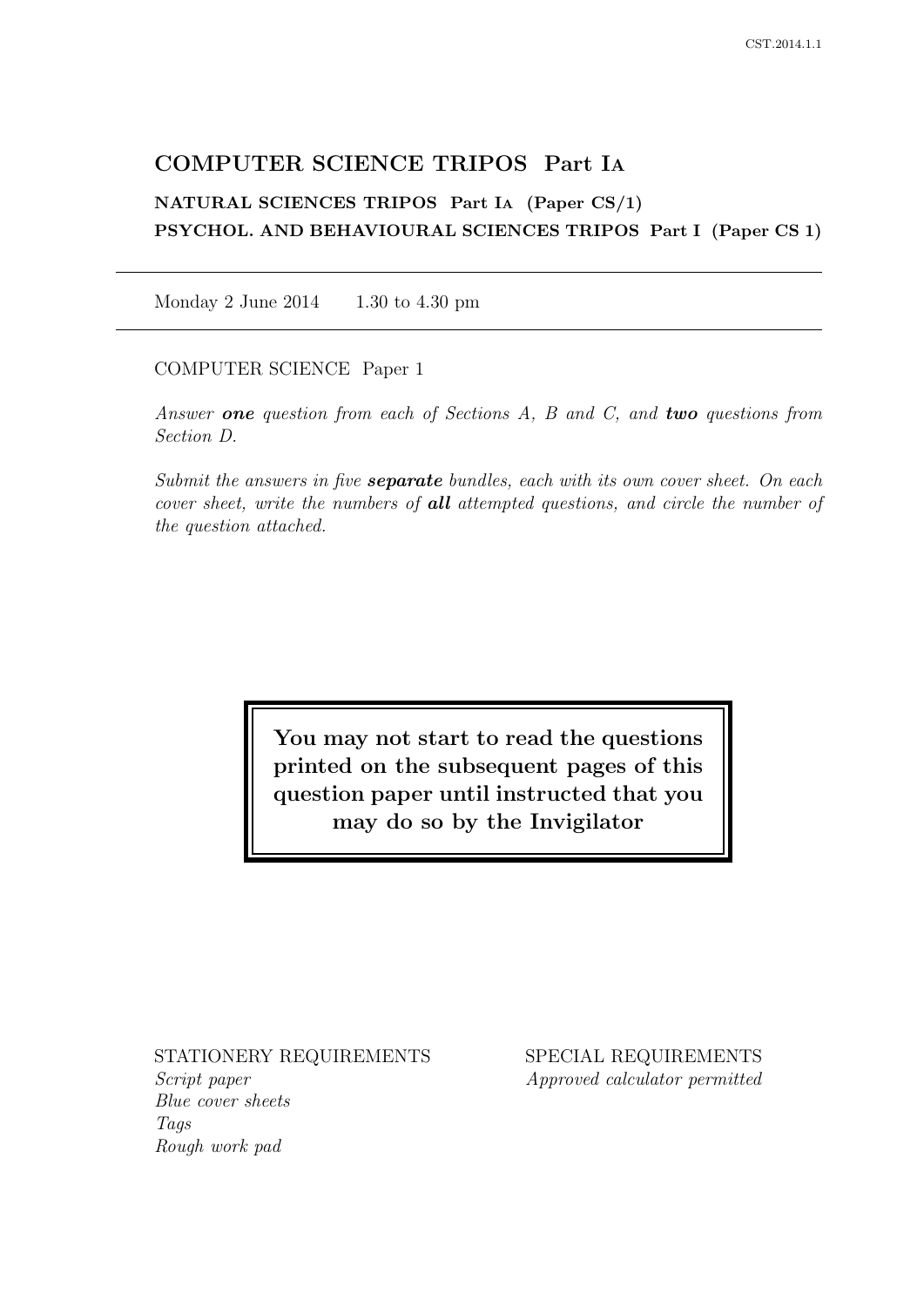### SECTION A

#### 1 Foundations of Computer Science

- (a) Write brief notes on polymorphism in ML, using lists and standard list functions such as  $\mathcal{Q}$  (append) and map. [4 marks]
- (b) Explain the meaning of the following declaration and describe the corresponding data structure, including the role of polymorphism.

datatype 'a se = Void | Unit of 'a | Join of 'a se  $*$  'a se;

[4 marks]

- (c) Show that ML lists can be represented using this datatype by writing the functions encode\_list of type 'a list -> 'a se and decode\_list of type 'a se  $\rightarrow$  'a list, such that decode\_list (encode\_list xs) = xs for every  $\left[3 \text{ marks}\right]$  [3 marks]
- (d) Consider the following function declaration:

fun cute p Void = false | cute  $p$  (Unit  $x$ ) =  $p$   $x$ | cute p  $(Join(u, v)) = cut$ e p u orelse cute p v;

What does this function do, and what is its type? [4 marks]

(e) Consider the following expression:

fn  $p \Rightarrow$  cute (cute  $p$ )

What does it mean, and what is its type? Justify your answer carefully.

[5 marks]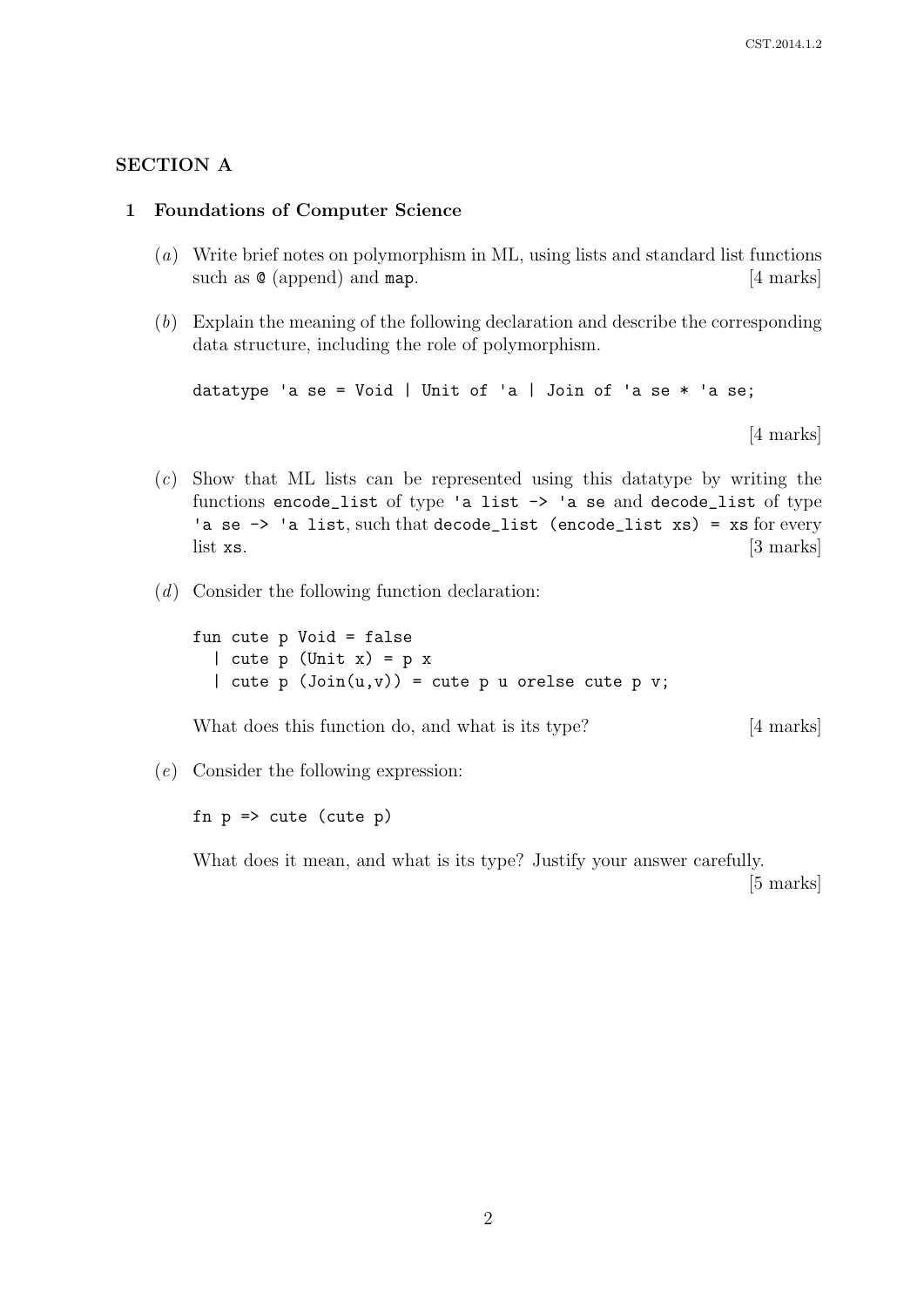# 2 Foundations of Computer Science

- (a) Write brief notes on the queue data structure and how it can be implemented efficiently in ML. In a precise sense, what is the cost of the main queue operations? (It is not required to present ML code.) [6 marks]
- (b) Run-length encoding is a way of compressing a list in which certain elements are repeated many times in a row. For example, a list of the form  $[a, a, a, b, a, a]$ is encoded as  $[(3, a), (1, b), (2, a)]$ . Write a polymorphic function  $r_1$  encode to perform this encoding. What is the type of  $r1$  encode? [6 marks]
- (c) The simple task of testing whether two lists are equal can be generalised to allow a certain number of errors. We consider three forms of error:
	- *element mismatch*, as in [1,2,3] versus [1,9,3] or [1,2,3] versus [0,2,3]
	- *left deletion*, as in [1,3] versus [1,2,3] or [1,2] versus [1,2,3]
	- *right deletion*, as in [1,2,3] versus [1,3] or [1,2,3] versus [1,2]

Write a function genEquals n xs ys that returns true if the two lists xs and ys are equal with no more than n errors, and otherwise false. You may assume that n is a non-negative integer. [8 marks]

All ML code must be explained clearly and should be free of needless complexity.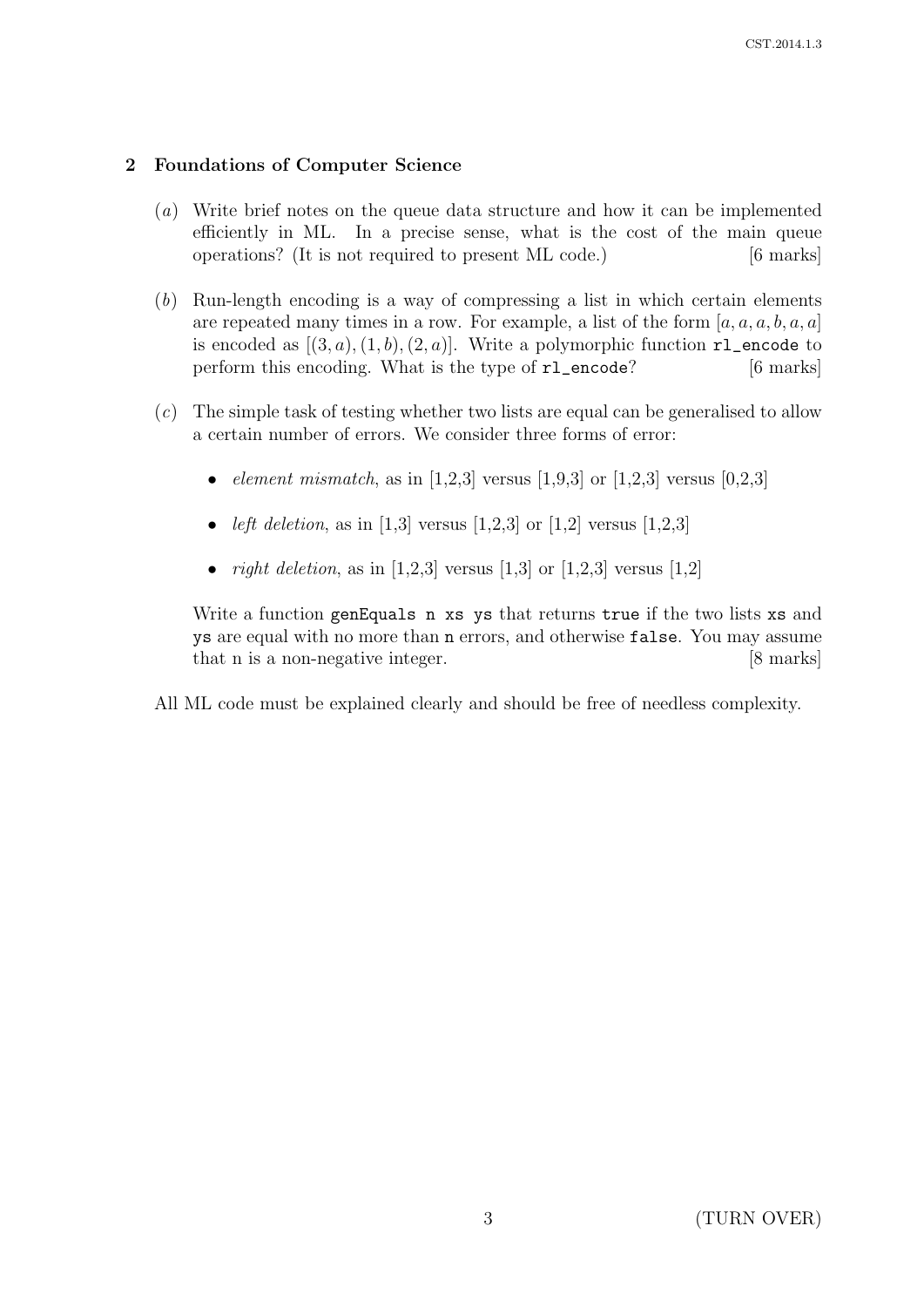# SECTION B

## 3 Object-Oriented Programming

- (a) (i) Explain the purpose of access modifiers in OOP languages. [2 marks]
	- $(ii)$  Copy and complete the table below to show the access restrictions for the four access modifiers in Java. [2 marks]

| Access Modifier                   |  |  |
|-----------------------------------|--|--|
| Defining class                    |  |  |
| Class in same package             |  |  |
| Subclass in different package     |  |  |
| Non-subclass in different package |  |  |

- (b) A Java game designer wishes to store all the game preferences (e.g., player name, screen size, music volume, etc.) within a custom Preference class.
	- $(i)$  Assuming each preference is stored as a unique String key mapping to a String value, give a simple implementation of Preference that allows for efficiently setting or updating preferences and retrieving previously set ones. Your implementation should define an exception that is thrown when a preference key is requested but not present. [5 marks]
	- $(ii)$  It is important that only one Preference object exists in a running game. Show how to apply access modifiers and the Singleton design pattern to ensure this. Your implementation should lazily instantiate the object. Is it necessary to make your class final or Cloneable? Explain your answer. [6 marks]
- (c) The designer also implements other Singleton classes in the game and proposes to create a SingletonBase base class from which all such classes would inherit the singleton behaviour. By providing example Java code, explain why this is not viable. [5 marks]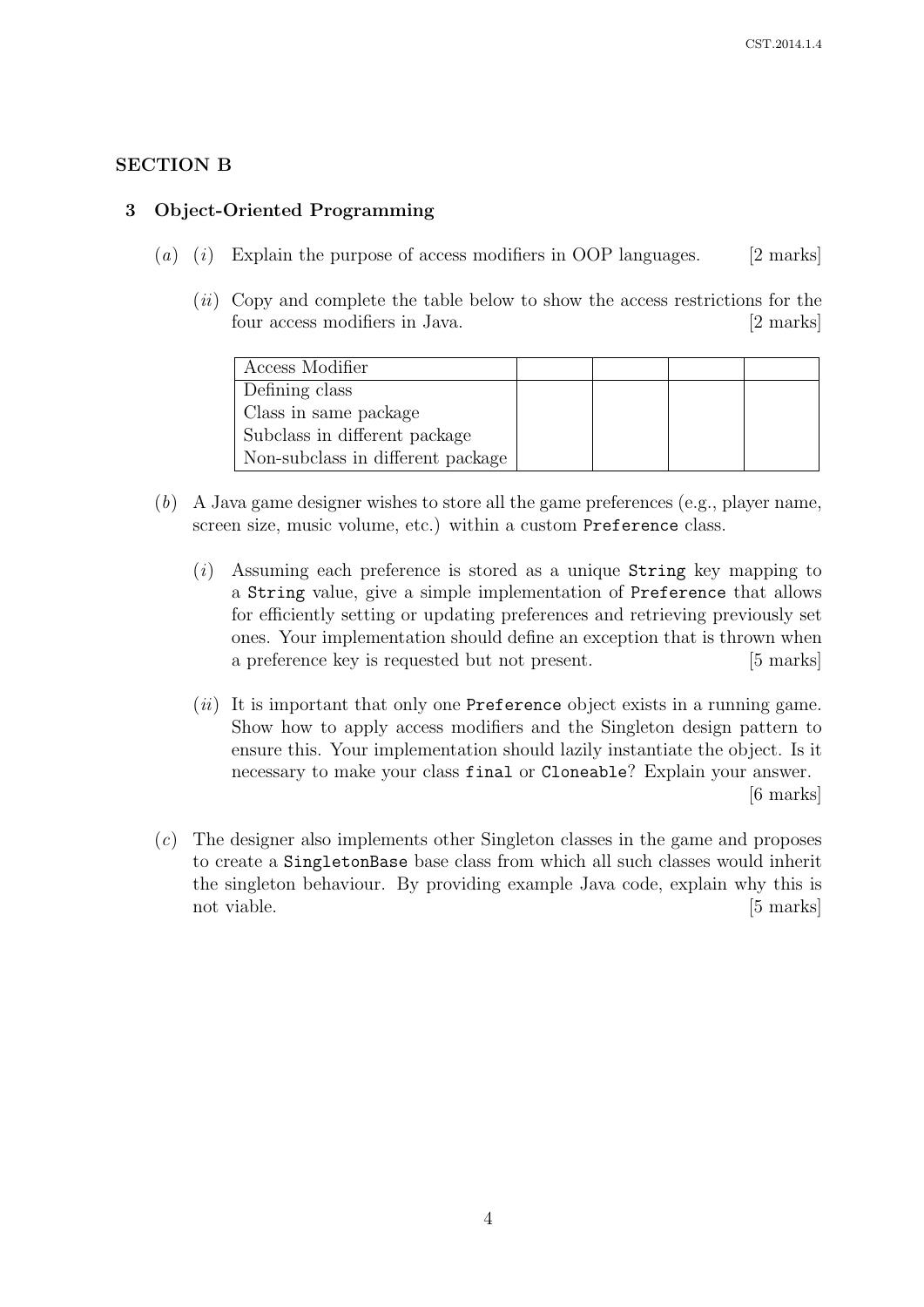# 4 Object-Oriented Programming

A Lecturer wishes to create a program that lists his students sorted by the number of practical assignments they have completed. The listing should be greatest number of assignments first, sub-sorted by name in lexicographical order (A to Z).

A class StudentInfo stores the name and number of assignments completed for a student. Amongst other methods, it contains a void setCompleted(int n) method that allows changes to the number of completed assignments.

- (a) Provide a definition of StudentInfo with an equals() method and a natural ordering that matches the given requirement. [9 marks]
- (b) A TreeSet is used to maintain the StudentInfo objects in appropriate order. When setCompleted(...) is called on a StudentInfo object it is necessary to remove the object from the set, change the value and then reinsert it to ensure the correct ordering. This is to be automated by applying the Observer design pattern via classes UpdatableTreeSet and SubscribableStudentInfo. A partial definition of UpdatableTreeSet is provided below.

```
public class UpdatableTreeSet extends
             TreeSet<SubscribableStudentInfo> {
 // To be called just before the StudentInfo object is updated
 public void beforeUpdate(SubscribableStudentInfo s) {
    remove(s);
  }
  // To be called just after the StudentInfo object is updated
 public void afterUpdate(SubscribableStudentInfo s) {
    add(s);
 }
}
```
- $(i)$  Extend StudentInfo to create SubscribableStudentInfo such that: multiple UpdatableTreeSet objects can subscribe and unsubscribe to receive updates from it; and the beforeUpdate(...) and afterUpdate(...) methods are called appropriately on the subscribed UpdatableTreeSet objects whenever setCompleted(...) is called. [6 marks]
- $(ii)$  Give a complete definition of UpdatableTreeSet that overrides the inherited methods boolean add(SubscribableStudentInfo) and boolean remove(Object) to automatically subscribe and unsubscribe to their arguments, as appropriate. You may ignore all other methods inherited from TreeSet. [5 marks]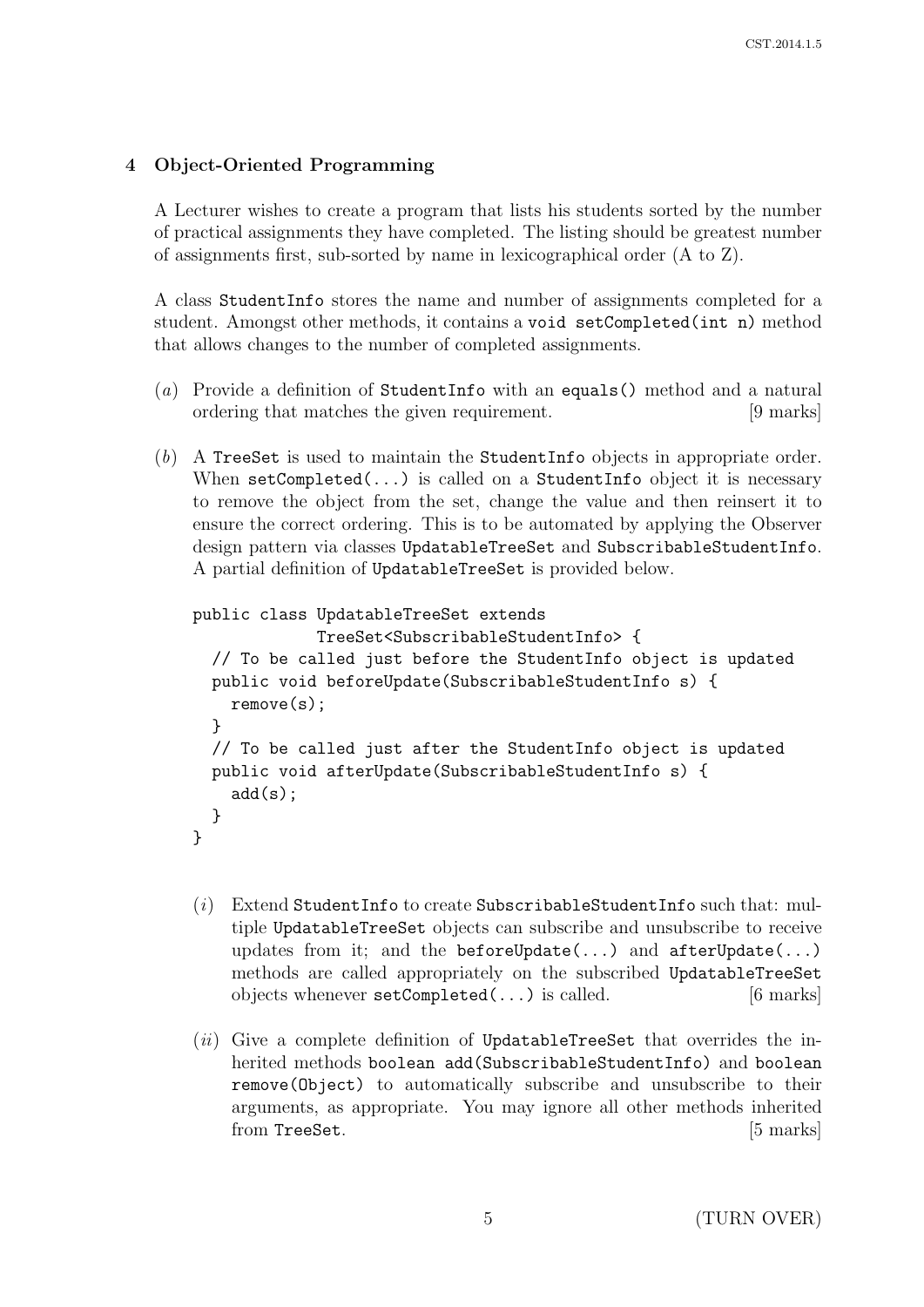## SECTION C

#### 5 Numerical Methods

- (a) Floating point representation:
	- $(i)$  If a single-precision floating point number is added to a double-precision floating point number, what can we say about the expected and worst-case representation errors in the result? [2 marks]
- (b) Floating point rounding:
	- $(i)$  Would a round-to-odd rule introduce a different amount of bias compared with the normally used *round-to-even* rule? [2 marks]
	- $(ii)$  What is it about counting in base 10 that causes bias in the standard approach used when rounding to a given number of significant figures? Explain whether a similar rule for numbers expressed in base 4 would introduce a bias. [4 marks]
- (c) Matrix multiplication conditioning:
	- (i) When a pair of matrices of dimension  $N \times N$  are multiplied, what is the expected and worst case representation error in the result? [2 marks]
	- $(ii)$  Before using Gaussian Elimination to achieve triangle form when solving a system of simultaneous equations, what step or steps can be taken to ensure numerical stability? [4 marks]
	- (*iii*) What is meant by backwards stability regarding a numerical method? [2 marks]
	- $(iv)$  What role can partial derivatives play in examining the stability of a computation compared with using a condition number? [4 marks]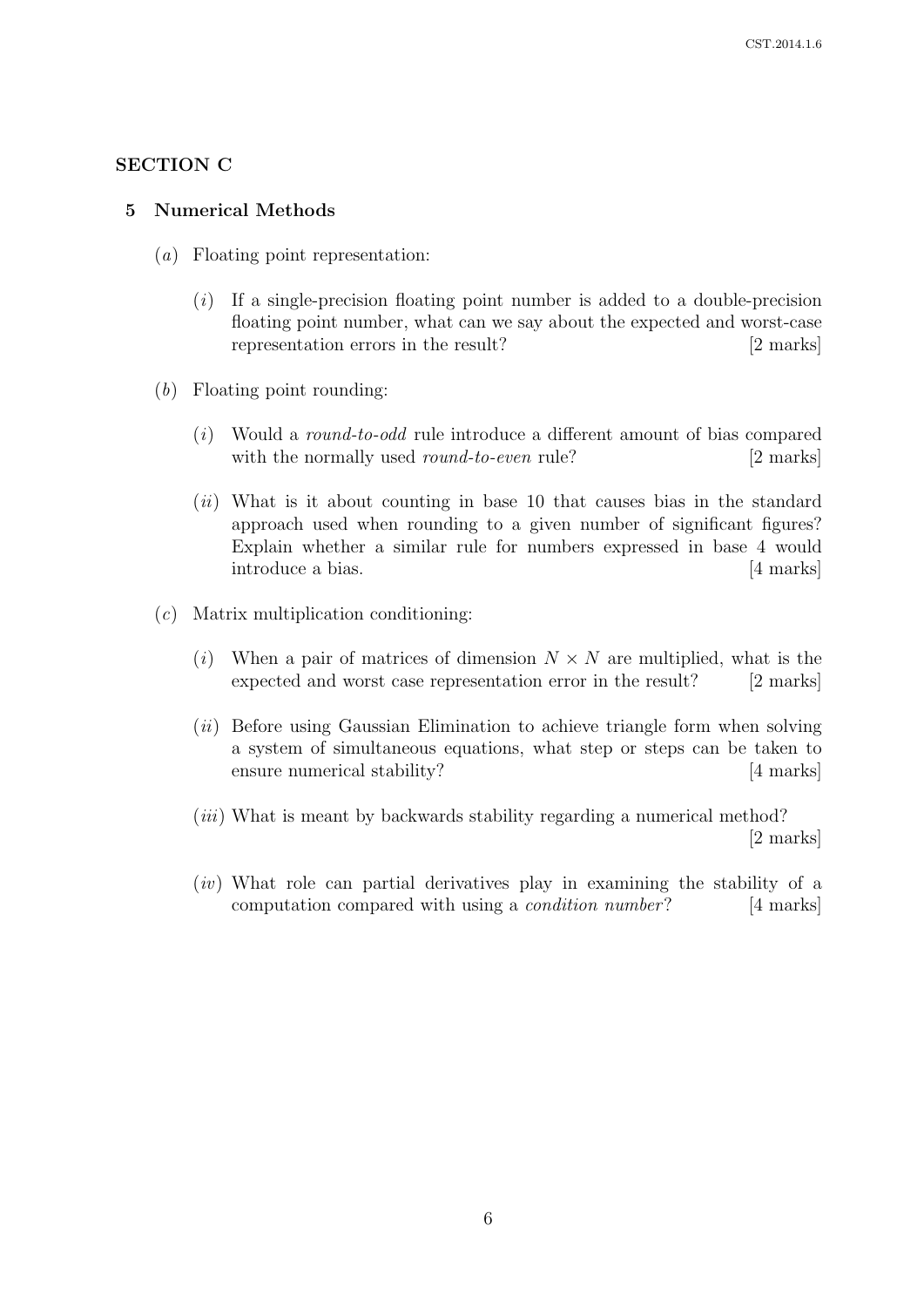#### 6 Numerical Methods

(a) A lander for the planet Mars has initial mass  $M_0 = m(0)$  kilograms which includes  $F_0 = f(0)$  kilograms of fuel. It is released from an orbiter at time zero at height  $H_0 = h(0)$  with an initial downwards velocity of zero. It must touch down at less than 1 metre per second. Its downward force is  $Mg$  (where g is constant) and this is countered by a rocket motor that is pre-programmed to generate a time-varying upwards force of  $u(t)$ . The motor burns fuel at a mass rate proportional to the force it develops. This is summarised in these equations:

$$
\frac{dm(t)}{dt} = -\alpha u(t) \qquad \frac{dv(t)}{dt} = \frac{u(t) - gm(t)}{m(t)} \qquad \frac{dh(t)}{dt} = v(t)
$$

A discrete-time computer simulation of the landing uses time steps  $\Delta t$ . Using a programming language of your choice or pseudo code:

- $(i)$  Give a suitable state vector for the system. Include setup code that suitably initialises the state vector. [1 mark]
- $(ii)$  Give state update assignments for one time step based on simple linear projections assuming a function  $u(t)$  has been provided. [2 marks]
- (*iii*) Give code for the various stopping conditions. These include a safe landing, a fatal crash or running out of fuel. [1 mark]
- (iv) Why does a simple linear projection lead to a velocity modelling error in every time step. What determines the error magnitude and does it compound over successive steps? [3 marks]
- $(b)$  (i) Briefly describe the bisection method (binary chop) for finding a root of an equation. Mention two possible stopping conditions. [3 marks]
	- $(ii)$  Recall that the CORDIC algorithm uses successive approximation where the *i*th division of the interval is by  $arctan(2^{-i})$ . Give a stopping condition for CORDIC. [2 marks]
	- (*iii*) The following approximation can be used for cosine:  $cos(x) \approx 1 \frac{x^2}{2}$  $rac{v^2}{2}$ . Does it accurately deliver three significant decimal digits where the argument range is 0.0 to  $\pi/4$  ? [2 marks]
	- $(iv)$  Approximately how many iterations of CORDIC are required to ensure three significant decimal digits are accurate over the same range? [6 marks]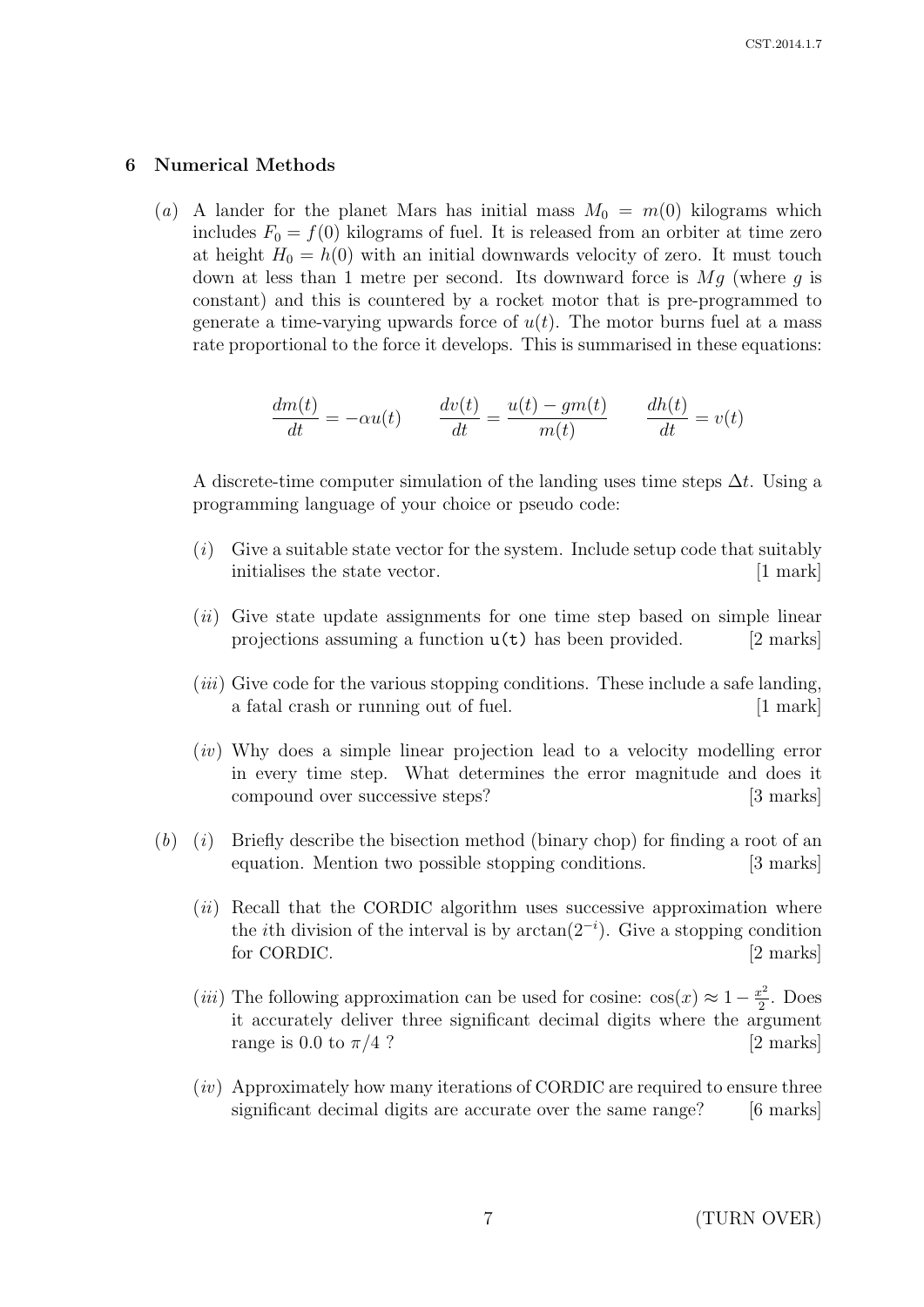# SECTION D

### 7 Algorithms

- (a) Consider the radix sort algorithm.
	- $(i)$  Explain how radix sort works, to what inputs it can be applied and what its asymptotic complexity is. [5 marks]
	- (ii) Explain why running radix sort does not proceed from most to least significant digit, as would at first seem more intuitive. [4 marks]
	- $(iii)$  Give a proof by induction of the correctness of radix sort. [4 marks]
- (b) Clearly describe an algorithm, strictly better than  $O(n^2)$ , that takes a positive integer s and a set A of n positive integers and returns a Boolean answer to the question whether there exist two distinct elements of A whose sum is exactly s. Evaluate its complexity. [7 marks]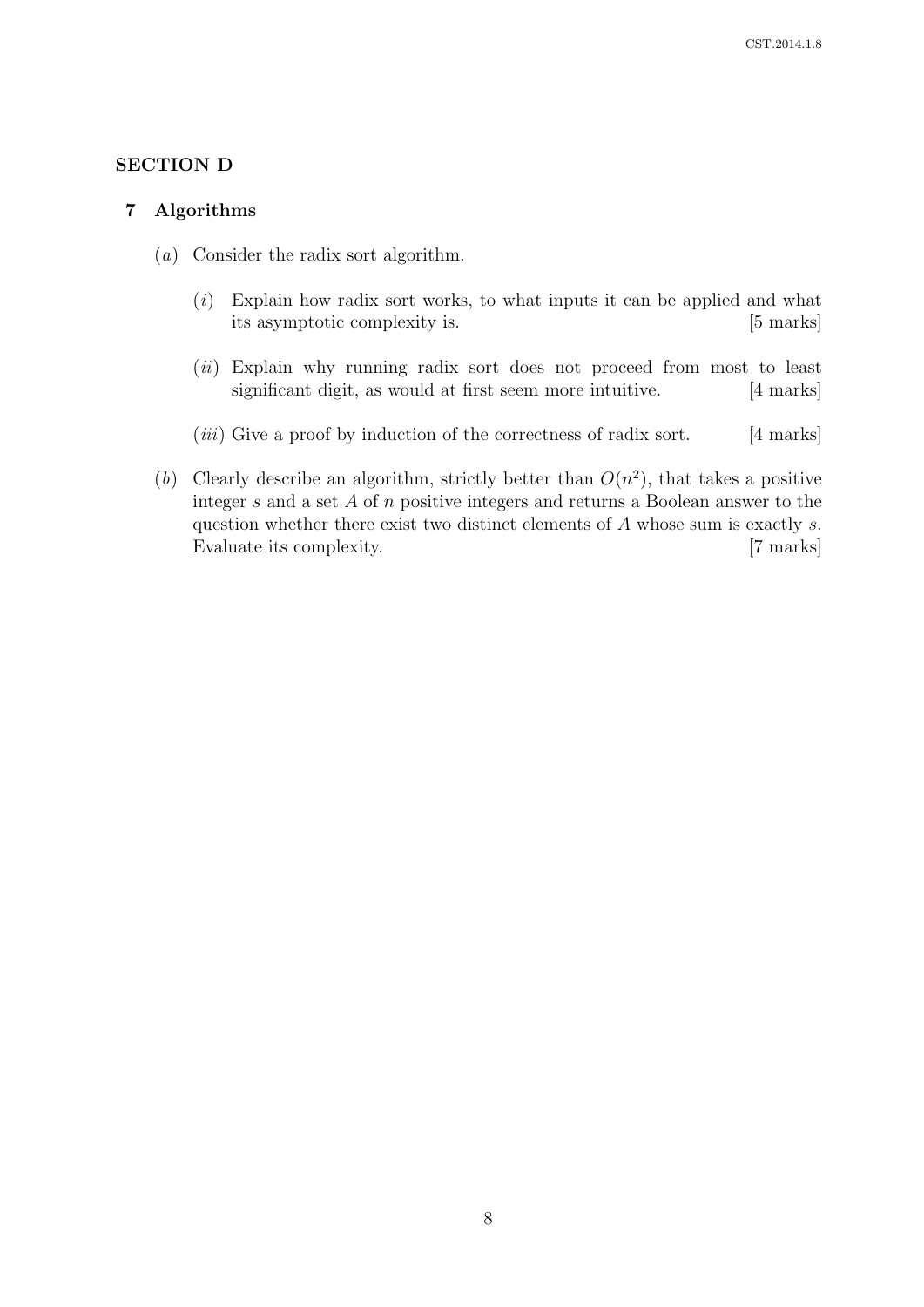# 8 Algorithms

- (a) Explain an efficient method to find the k-th smallest number in a set of  $n$ numbers (output: one number), without first sorting the *n* numbers, and discuss its complexity in terms of n and k.  $[4 \text{ marks}]$
- $(b)$  Explain an efficient method to find the k smallest numbers in a set of n numbers (output:  $k$  numbers), without first sorting the  $n$  numbers, and discuss its complexity in terms of  $n$  and  $k$ . How much extra work is needed compared to  $(a)$ ? [4 marks]
- $(c)$  Draw four distinct binary search trees (BSTs) for the following set of keys:  $\{1, 2, 3, 4\}.$  [2 marks]
- (d) Let a height-balanced BST (hBST) be a BST with the additional defining invariant that each node is the parent of subtrees whose heights differ by at most 1. Give an efficient procedure to insert into an hBST and prove that the defining invariant is preserved. [10 marks]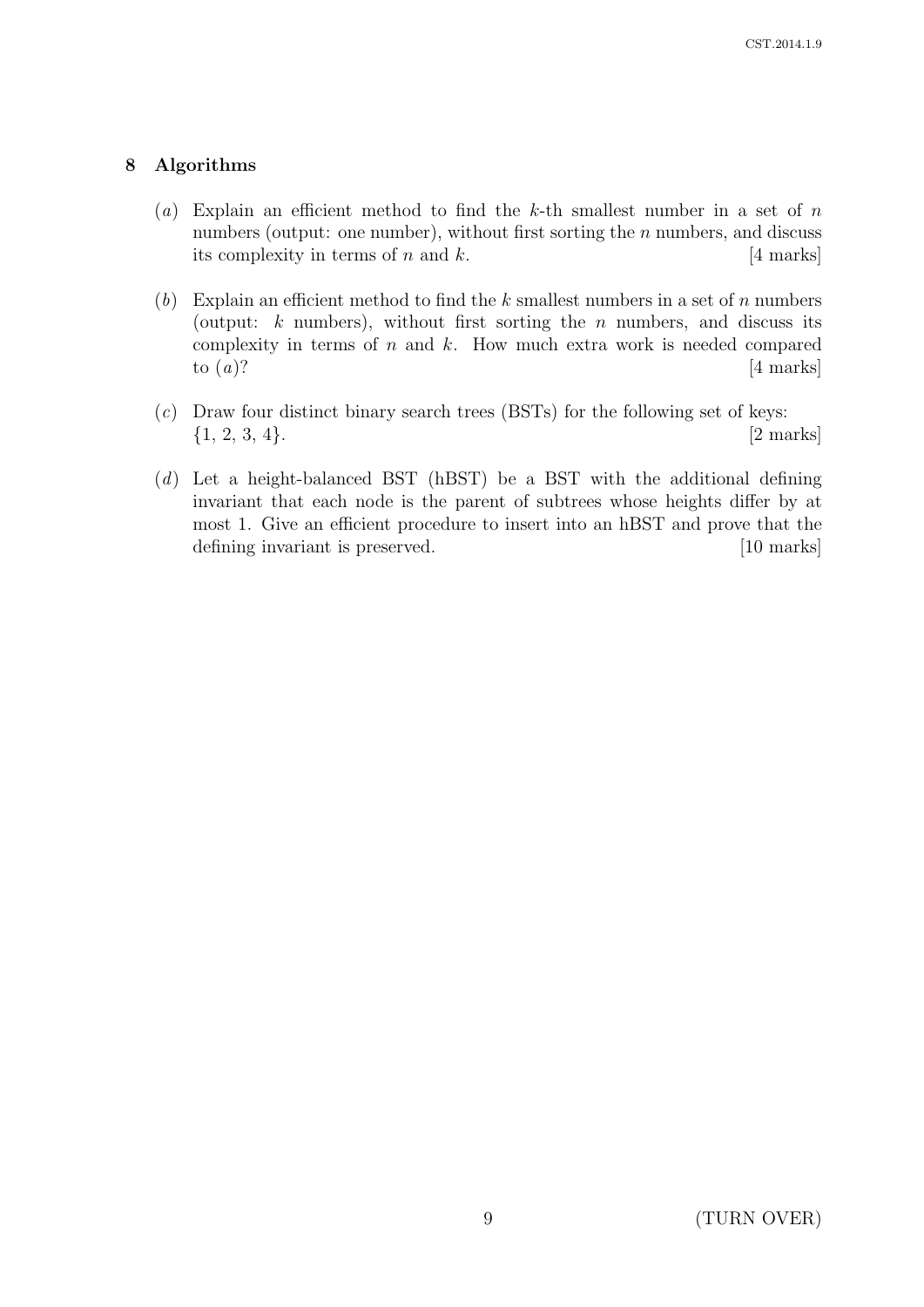## 9 Algorithms

- (a) Explain the terms amortized analysis, aggregate analysis and potential method. [6 marks]
- (b) Consider an arbitrary sequence of n stack operations  $PUSH()$ ,  $POP()$  and MULTIPOP(x) in which POP() or MULTIPOP(x) never attempt to remove more elements than there are on the stack. Assuming that the stack begins with  $s_0$  items and finishes with  $s_n$  items, determine the worst-case total cost for executing the *n* operations as a function of *n*,  $s_0$  and  $s_n$ . You may assume PUSH() and POP() cost 1 each and MULTIPOP(x) costs  $x$ . [5 marks]
- (c) Suppose we want to store a number of items in an array, but we do not know in advance how many items need to be stored. The INSERT $(x)$  operation appends an item  $x$  to the array. More precisely, if the size of the array is large enough,  $x$ is inserted directly at the end of the array. Otherwise, a new array of larger size is created that contains all previous items with  $x$  being appended at the end. The total cost of  $INSENT(x)$  is 1 in the first case, and the size of the new array in the second case.
	- (i) Devise a strategy which, for any integer n, performs any sequence of n INSERT(.) operations at a total cost of  $O(n)$ . [5 marks]
	- (*ii*) For the strategy described in  $(c)(i)$ , give a proof of the cost of the algorithm using the potential method. [4 marks]